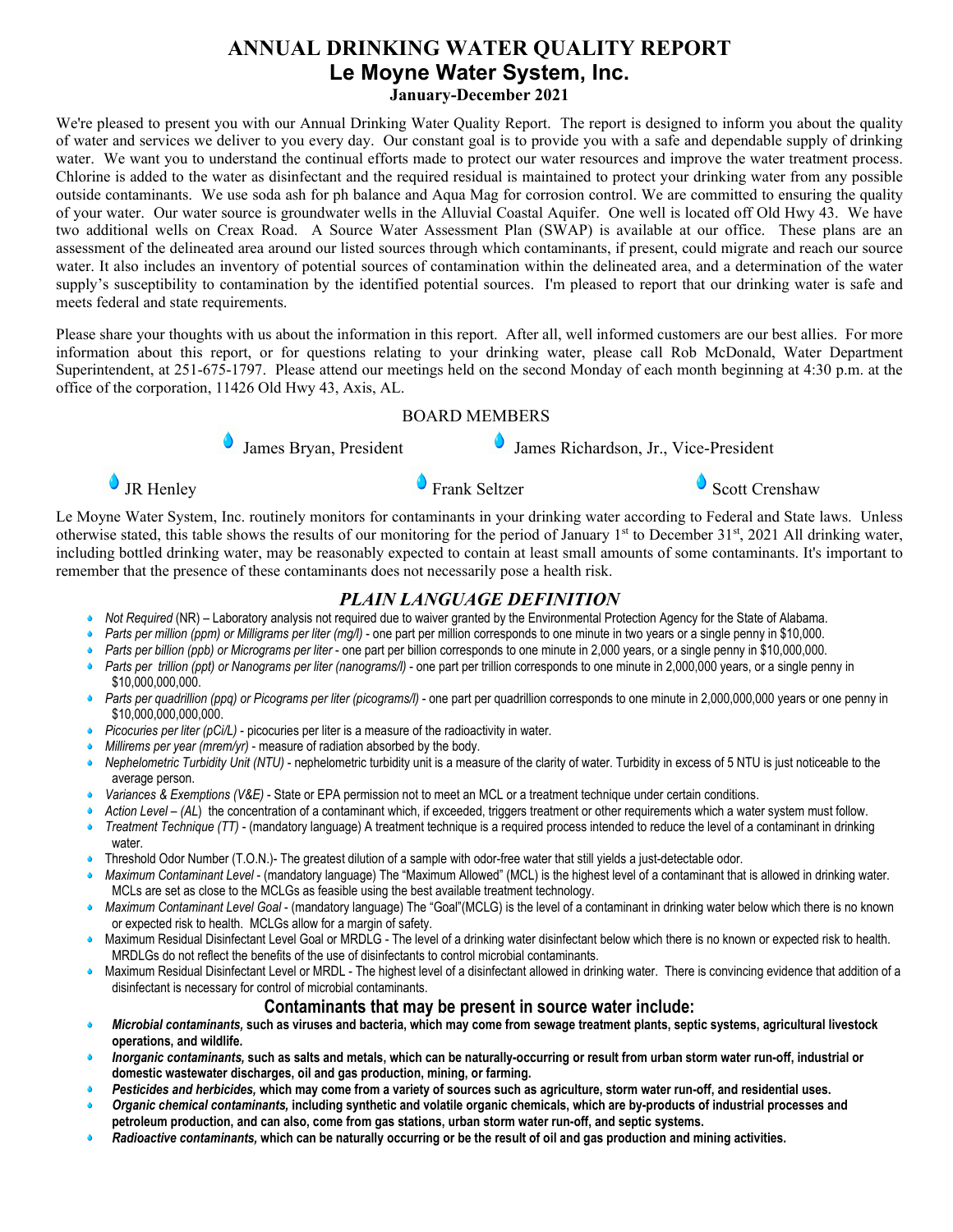|                                              |                     |                       | <b>Table of Primary Contaminants</b>                                                      |                                                                   |                                           |                                                                                                                                                                                                |                         |                       |
|----------------------------------------------|---------------------|-----------------------|-------------------------------------------------------------------------------------------|-------------------------------------------------------------------|-------------------------------------------|------------------------------------------------------------------------------------------------------------------------------------------------------------------------------------------------|-------------------------|-----------------------|
|                                              |                     | <b>AMOUNT</b>         |                                                                                           |                                                                   | <b>AMOUNT</b>                             | At high levels some primary contaminants are known to pose a health risks to humans. This table provides a quick glance of any primary contaminant detections.                                 |                         | <b>AMOUNT</b>         |
| <b>CONTAMINANT</b><br><b>Bacteriological</b> | <b>MCL</b>          | <b>DETECTED</b>       | <b>CONTAMINANT</b><br>Selenium(ppb)                                                       | <b>MCL</b><br>50                                                  | <b>DETECTED</b><br>ND                     | <b>CONTAMINANT</b><br>Epichlorohydrin                                                                                                                                                          | <b>MCL</b><br><b>TT</b> | <b>DETECTED</b><br>ND |
| Total Coliform Bacteria                      | $< 5\%$             | ND                    | Thallium(ppb)                                                                             |                                                                   | $\overline{2}$<br>ND<br>Ethylbenzene(ppb) |                                                                                                                                                                                                | 700                     | ND                    |
| Turbidity                                    | <b>TT</b>           | 0.68                  | <b>Organic Chemicals</b>                                                                  |                                                                   | Ethylene dibromide(ppt)                   |                                                                                                                                                                                                | 50                      | ND                    |
| Fecal Coliform & E. coli                     | $\mathbf{0}$        | ND                    | Acrylamide<br>TT<br>ND<br>Glyphosate(ppb)                                                 |                                                                   | 700                                       | ND                                                                                                                                                                                             |                         |                       |
| Radiological                                 |                     |                       | $\overline{2}$<br>ND<br>Haloacetic Acids(ppb)<br>Alachlor(ppb)                            |                                                                   | 60                                        | N <sub>D</sub>                                                                                                                                                                                 |                         |                       |
| Beta/photon emitters (mrem/yr)               | $\overline{4}$      | ND                    | $\mathfrak{Z}$<br>ND<br>Atrazine(ppb)<br>Heptachlor(ppt)                                  |                                                                   |                                           | 400                                                                                                                                                                                            | ND                      |                       |
| Alpha emitters (pci/l)                       | 15                  | 1.50                  | Benzene(ppb)                                                                              | 5                                                                 | ND                                        | Heptachlor epoxide(ppt)                                                                                                                                                                        | 200                     | ND                    |
| Combined radium (pci/l)                      | 5                   | 0.40                  | 200<br>ND<br>Benzo(a)pyrene[PHAs](ppt)<br>Hexachlorobenzene(ppb)                          |                                                                   |                                           | $\mathbf{1}$                                                                                                                                                                                   | ND                      |                       |
| Uranium(pci/l)<br>Inorganic                  | 30                  | ND                    | 40<br>ND<br>Carbofuran(ppb)<br>5<br>ND<br>Carbon Tetrachloride(ppb)<br>Lindane(ppt)       |                                                                   | Hexachlorocyclopentadiene(ppb)            | 50<br>200                                                                                                                                                                                      | ND<br>N <sub>D</sub>    |                       |
| Antimony (ppb)                               | 6                   | ND                    | $\overline{c}$<br>ND<br>Chlordane(ppb)                                                    |                                                                   | Methoxychlor(ppb)                         | 40                                                                                                                                                                                             | ND                      |                       |
| Arsenic (ppb)                                | 10                  | ND                    | 100<br>ND<br>Chlorobenzene(ppb)<br>Oxamyl [Vydate](ppb)                                   |                                                                   |                                           | 200                                                                                                                                                                                            | ND                      |                       |
| Asbestos (MFL)                               | $\tau$              | ND                    | $2.4-D$<br>70                                                                             |                                                                   | ND                                        | Pentachlorophenol(ppb)                                                                                                                                                                         | $\mathbf{1}$            | ND                    |
| Barium (ppm)                                 | $\overline{2}$      | 0.02                  | Dalapon(ppb)                                                                              | 200<br>ND<br>Picloram(ppb)                                        |                                           |                                                                                                                                                                                                | 500                     | ND                    |
| Beryllium (ppb)                              | $\overline{4}$      | ND                    | Dibromochloropropane(ppt)                                                                 | 200<br>ND<br>PCBs(ppt)                                            |                                           |                                                                                                                                                                                                | 500                     | N <sub>D</sub>        |
| Bromate(ppb)                                 | 10                  | ND                    | 0-Dichlorobenzene(ppb)                                                                    | 600<br>ND<br>Simazine(ppb)                                        |                                           |                                                                                                                                                                                                | $\overline{4}$          | ND                    |
| Cadmium (ppb)                                | 5                   | ND                    | p-Dichlorobenzene(ppb)                                                                    | 75<br>ND<br>Styrene(ppb)                                          |                                           | 100                                                                                                                                                                                            | ND                      |                       |
| Chloramines(ppm)                             | 4                   | ND                    | 1,2-Dichloroethane(ppb)                                                                   | 5                                                                 | ND                                        | Tetrachloroethylene(ppb)                                                                                                                                                                       | 5                       | ND                    |
| Chlorine(ppm)                                | $\overline{4}$      | 1.00                  |                                                                                           | $\overline{7}$<br>ND<br>1,1-Dichloroethylene(ppb)<br>Toluene(ppm) |                                           | 1                                                                                                                                                                                              | N <sub>D</sub>          |                       |
| Chlorine dioxide(ppb)                        | 800<br>$\mathbf{1}$ | ND<br>ND              | Cis-1,2-Dichloroethylene(ppb)<br>trans-1,2-Dichloroethylene(ppb)                          | 70<br>100                                                         | ND<br>ND                                  | <b>TOC</b><br>TTHM(ppb)                                                                                                                                                                        | <b>TT</b><br>80         | ND<br>2.40            |
| Chlorite(ppm)<br>Chromium (ppb)              | 100                 | ND                    | Dichloromethane(ppb)                                                                      | 5                                                                 | ND                                        | Toxaphene(ppb)                                                                                                                                                                                 | 3                       | ND                    |
| Copper (ppm)                                 | $AL=1.3$            | 0.58                  | 1,2-Dichloropropane(ppb)                                                                  | 5                                                                 | N <sub>D</sub>                            | $2,4,5$ -TP (Silvex)(ppb)                                                                                                                                                                      | 50                      | N <sub>D</sub>        |
| Cyanide (ppb)                                | 200                 | ND                    | Di-(2-ethylhexyl)adipate(ppb)                                                             | 400                                                               | ND                                        | 1,2,4-Trichlorobenzene(ppb)                                                                                                                                                                    | 70                      | ND                    |
| Fluoride (ppm)                               | $\overline{4}$      | ND                    | Di(2-ethylhexyl)phthlates(ppb)                                                            | 6                                                                 | ND                                        | 1,1,1-Trichloroethane(ppb)                                                                                                                                                                     | 200                     | ND                    |
| Lead (ppb)                                   | $AL=15$             | ND                    | $\overline{7}$<br>ND<br>1,1,2-Trichloroethane(ppb)<br>Dinoseb(ppb)                        |                                                                   | 5                                         | ND                                                                                                                                                                                             |                         |                       |
| Mercury (ppb)                                | 2                   | ND                    | 30<br>$Dioxin[2,3,7,8-TCDD](ppq)$<br>ND<br>Trichloroethylene(ppb)                         |                                                                   | 5                                         | ND                                                                                                                                                                                             |                         |                       |
| Nitrate (ppm)                                | 10                  | ND                    | 20<br>ND<br>Vinyl Chloride(ppb)<br>Diquat(ppb)                                            |                                                                   | $\mathbf{2}$                              | ND                                                                                                                                                                                             |                         |                       |
| Nitrite (ppm)                                | $\mathbf{1}$        | ND                    | Endothall(ppb)                                                                            | 100                                                               | ND                                        | Xylenes(ppm)                                                                                                                                                                                   | 10                      | ND                    |
| Total Nitrate & Nitrite                      | 10                  | ND                    | Endrin(ppb)                                                                               | $\overline{2}$                                                    | ND                                        |                                                                                                                                                                                                |                         |                       |
|                                              |                     |                       | <b>Table of Secondary and Unregulated Contaminants</b>                                    |                                                                   |                                           | Secondary Drinking Water Standards are guidelines regulating contaminants that may cause cosmetic effects (such as skin or tooth discoloration) or aesthetic effects (such as taste, odor, or  |                         |                       |
|                                              |                     |                       |                                                                                           |                                                                   |                                           | color) in drinking water. ADEM has Secondary Drinking Water Standards established in state regulations applicable to water systems required to monitor for the various components. Unregulated |                         |                       |
|                                              |                     |                       |                                                                                           |                                                                   |                                           | contaminants are those for which EPA has not established drinking water standards. The purpose of unregulated contaminant monitoring is to assist EPA in determining the occurance of          |                         |                       |
|                                              |                     |                       | unregulated contaminants in drinking w ater and w hether future regulation is w arranted. |                                                                   |                                           |                                                                                                                                                                                                |                         |                       |
| <b>CONTAMINANT</b>                           | <b>MCL</b>          | <b>DETECT</b>         | <b>CONTAMINANT</b>                                                                        | <b>MCL</b>                                                        | <b>DETECT</b>                             | <b>CONTAMINANT</b>                                                                                                                                                                             | <b>MCL</b>              | <b>DETECT</b>         |
|                                              |                     |                       | Secondary                                                                                 |                                                                   |                                           |                                                                                                                                                                                                |                         |                       |
| Aluminum<br>Chloride                         | 0.2                 | ND                    | Foaming Agents                                                                            | 0.5                                                               | ND                                        | Silver<br>Sulfate                                                                                                                                                                              | $\overline{7}$          | ND                    |
| Color (PCU)                                  | 250<br>15           | 5.50<br>7.90          | Iron<br>Magnesium                                                                         | 0.3<br>75                                                         | 0.08<br>0.87                              | <b>Total Dissolved Solids</b>                                                                                                                                                                  | 70<br>500               | ND<br>72              |
| Copper                                       | $\mathbf{1}$        | ND                    | Odor (T.O.N.)                                                                             | 5                                                                 | $\mbox{\bf N}\mbox{\bf D}$                | Zinc                                                                                                                                                                                           | 5                       | ND                    |
|                                              |                     |                       | <b>Special</b>                                                                            |                                                                   |                                           |                                                                                                                                                                                                |                         |                       |
| Calcium                                      | N/A                 | 18.00                 | pH(SU)                                                                                    | N/A                                                               | 6.96                                      | Temperature (*C)                                                                                                                                                                               | N/A                     | ND                    |
| Carbon Dioxide                               | N/A                 | 6.7                   | Sodium                                                                                    | N/A                                                               | 26.00                                     | Total Alkalinity                                                                                                                                                                               | N/A                     | 420                   |
| Manganese                                    | 0.05                | 0.04                  | Specific Conductance (umhos)                                                              | $<$ 500                                                           | ND                                        | Total Hardness (as CaCO3)                                                                                                                                                                      | N/A                     | 55                    |
| 1,1 - Dichloropropene                        |                     | ND                    | Unregulated                                                                               |                                                                   | ND                                        |                                                                                                                                                                                                |                         | ND                    |
| 1,1,2,2-Tetrachloroethane                    | N/A<br>N/A          | ND                    | Bromobenzene<br>Bromochloromethane                                                        | N/A<br>N/A                                                        | ND                                        | Hexachlorobutadiene<br>Isoprpylbenzene                                                                                                                                                         | N/A<br>N/A              | ND                    |
| 1,1-Dichloroethane                           | N/A                 | ND                    | Bromodichloromethane                                                                      | N/A                                                               | ND                                        | M-Dichlorobenzene                                                                                                                                                                              | N/A                     | $\rm ND$              |
| 1,2,3 - Trichlorobenzene                     | N/A                 | ND                    | Bromoform                                                                                 | N/A                                                               | ND                                        | Methomyl                                                                                                                                                                                       | N/A                     | ND                    |
| 1,2,3 - Trichloropropane                     | N/A                 | ND                    | Bromomethane                                                                              | N/A                                                               | ND                                        | Metolachlor                                                                                                                                                                                    | N/A                     | ${\rm ND}$            |
| 1,2,4 - Trimethylbenzene                     | N/A                 | ND                    | Butachlor                                                                                 | N/A                                                               | ND                                        | Metribuzin                                                                                                                                                                                     | N/A                     | ND                    |
| 1,2,4-Trichlorobenzene                       | N/A                 | ND                    | Carbaryl                                                                                  | N/A                                                               | ND                                        | <b>MTBE</b>                                                                                                                                                                                    | N/A                     | ND                    |
| 1,3 - Dichloropropane                        | N/A                 | ND                    | Chloroethane                                                                              | N/A                                                               | ND                                        | N - Butylbenzene                                                                                                                                                                               | N/A                     | ${\rm ND}$            |
| 1,3 - Dichloropropene                        | N/A                 | ND                    | Chlorodibromomethane                                                                      | N/A                                                               | 0.65                                      | Naphthalene                                                                                                                                                                                    | N/A                     | ND                    |
| 1,3,5 - Trimethylbenzene                     | N/A                 | ND                    | Chloroform                                                                                | N/A                                                               | 0.60<br>ND                                | N-Propylbenzene                                                                                                                                                                                | N/A                     | ${\rm ND}$            |
| 2,2 - Dichloropropane<br>3-Hydroxycarbofuran | N/A<br>N/A          | ND<br>ND              | Chloromethane<br>Dibromochloromethane                                                     | N/A<br>N/A                                                        | 0.59                                      | O-Chlorotoluene                                                                                                                                                                                | N/A<br>N/A              | ND<br>ND              |
| Aldicarb                                     | N/A                 | ND                    | Dibromomethane                                                                            | N/A                                                               | ND                                        | P-Chlorotoluene<br>P-Isopropyltoluene                                                                                                                                                          | N/A                     | ND                    |
| Aldicarb Sulfone                             | N/A                 | ND                    | Dichlorodifluoromethane                                                                   | N/A                                                               | ND                                        | Propachlor                                                                                                                                                                                     | N/A                     | ND                    |
| Aldicarb Sulfoxide                           | N/A                 | ND                    | Dieldrin                                                                                  | N/A                                                               | ND                                        | Sec - Butylbenzene                                                                                                                                                                             | N/A                     | ND                    |
| Aldrin                                       | N/A                 | ND                    | Fluorotrichloromethan                                                                     | N/A                                                               | ND                                        | Tert - Butylbenzene                                                                                                                                                                            | N/A                     | ND                    |
|                                              |                     |                       | <b>PFAS Compounds</b>                                                                     |                                                                   |                                           |                                                                                                                                                                                                |                         |                       |
| <b>CONTAMINANT</b>                           | <b>RESULTS</b>      | <b>UNITS</b>          | <b>CONTAMINANT</b>                                                                        | <b>RESULTS</b>                                                    | UNITS                                     | <b>CONTAMINANT</b>                                                                                                                                                                             | <b>RESULTS</b>          | UNITS                 |
| 11Cl-PF3OUdS                                 | ND                  | ug/L                  | Perfluorodecanoic Acid                                                                    | ND                                                                | ug/L                                      | Perfluorooctanoic Acid                                                                                                                                                                         | ND                      | ug/L                  |
| 9Cl-PF3ONS                                   | ND                  | ug/L                  | Perfluorohexanoic Acid                                                                    | ND<br>ND                                                          | ug/L                                      | Perfluorotetradecanoic Acid<br>Perfluorotridecanoic Acid                                                                                                                                       | ND                      | ug/L                  |
| ADONA<br>HFPO-DA                             | Cu<br>ND            | ug/L<br>$\text{ug/L}$ | Perfluorododecanoic Acid<br>Perfluoroheptanoic Acid                                       | ND                                                                | ug/L<br>$\text{ug/L}$                     | Perfluoroundecanoic Acid                                                                                                                                                                       | ND<br>ND                | ug/L<br>ug/L          |
| <b>NEIFOSAA</b>                              | ND                  | $\text{ug/L}$         | Perfluorohexanesulfonic Acid                                                              | ND                                                                | ug/L                                      | Total PFAs                                                                                                                                                                                     | ND                      | $\text{ug/L}$         |
| NMeFOSAA<br>Perfluorobutanesulfonic Acid     | ND<br>ND            | $\text{ug/L}$<br>ug/L | Perfluorononanoic Acid<br>Perfluorooctanesulfonic Acid                                    | HAA5<br>ND                                                        | ug/L<br>$\text{ug/L}$                     |                                                                                                                                                                                                |                         | ug/L<br>$\text{ug/L}$ |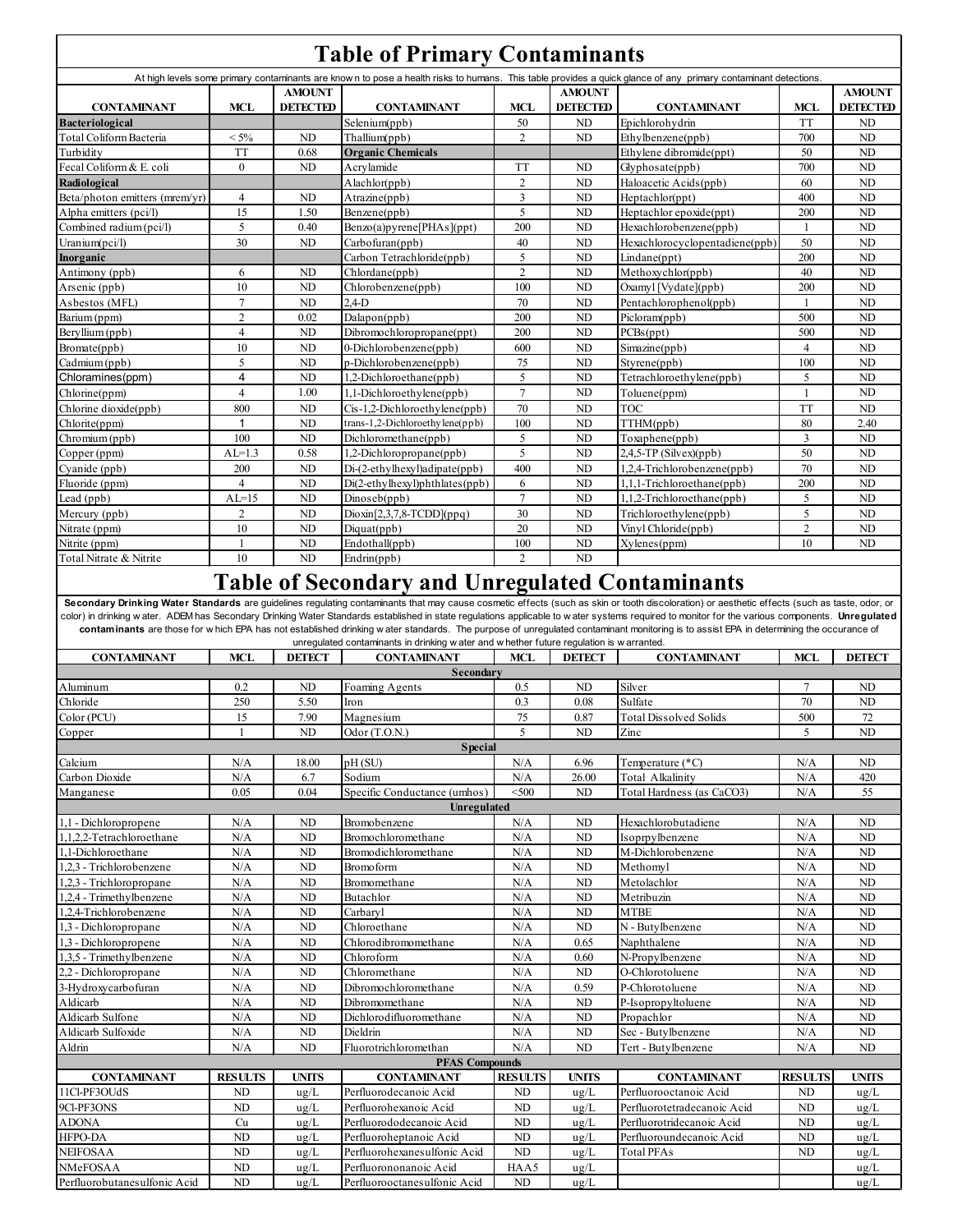| <b>Table of Detected Drinking Water Contaminants</b> |                  |                                                    |                                                 |                                 |          |                                |                                       |                                                                                                                                               |  |  |  |
|------------------------------------------------------|------------------|----------------------------------------------------|-------------------------------------------------|---------------------------------|----------|--------------------------------|---------------------------------------|-----------------------------------------------------------------------------------------------------------------------------------------------|--|--|--|
| <b>CONTAMINANT</b>                                   | <b>MCLG</b>      | <b>MCL</b>                                         |                                                 | <b>Amount Detected</b><br>Range |          |                                | <b>Likely Source of Contamination</b> |                                                                                                                                               |  |  |  |
|                                                      |                  |                                                    | <b>Bacteriological Contaminants</b>             |                                 |          | January - December 2020-2021   |                                       |                                                                                                                                               |  |  |  |
| Total Coliform Bacteria                              | $\boldsymbol{0}$ | $< 5\%$                                            |                                                 |                                 |          | ND                             | Present or                            | Naturally present in the environment                                                                                                          |  |  |  |
| Turbidity                                            | $\mathbf{0}$     | <b>TT</b>                                          |                                                 |                                 |          | 0.68                           | Absent<br><b>NTU</b>                  | Soil runoff                                                                                                                                   |  |  |  |
| Fecal Coliform & E. coli                             | $\boldsymbol{0}$ | $\boldsymbol{0}$                                   |                                                 |                                 |          | ND                             | Present or                            | Human and animal fecal waste                                                                                                                  |  |  |  |
| Viruses, Giardia                                     | $\boldsymbol{0}$ | <b>TT</b>                                          |                                                 |                                 |          | $\boldsymbol{0}$               | Absent<br>Present or                  | Human and animal fecal waste                                                                                                                  |  |  |  |
| Legionella                                           | $\boldsymbol{0}$ | <b>TT</b>                                          |                                                 |                                 |          | $\boldsymbol{0}$               | Absent<br>Present or                  | Found naturally in water, multiplies in                                                                                                       |  |  |  |
|                                                      |                  |                                                    |                                                 |                                 |          |                                | Absent                                | heating systems                                                                                                                               |  |  |  |
|                                                      |                  |                                                    | <b>Radiological Contaminants</b>                |                                 |          | <b>January - December 2016</b> |                                       |                                                                                                                                               |  |  |  |
| Alpha emitters                                       | $\boldsymbol{0}$ | 15                                                 |                                                 |                                 |          | 1.50                           | pCi/L                                 | Erosion of natural deposits                                                                                                                   |  |  |  |
| Combined Radium 226 &<br>228                         | $\boldsymbol{0}$ | 5                                                  |                                                 |                                 |          | 0.40                           | pCi/L                                 | Erosion of natural deposits                                                                                                                   |  |  |  |
|                                                      |                  |                                                    | <b>Inorganic Contaminants</b>                   |                                 |          | January - December 2020-2021   |                                       |                                                                                                                                               |  |  |  |
| Barium (2014)                                        | $\overline{2}$   | $\overline{c}$                                     | ND                                              |                                 | 0.02     | 0.02                           | ppm                                   | Discharge of drilling wastes; discharge from<br>metal refineries; erosion of natural deposits                                                 |  |  |  |
| Chlorine                                             | MRDLG4           | MRDL4                                              | ND                                              |                                 | 0.78     | 0.78                           | ppm                                   | Water additive used to control<br>microbes                                                                                                    |  |  |  |
| Copper (2020)                                        | 1.3              | 20 Sites<br>$AL=1.3$                               | No. of Sites above action level<br>1            |                                 |          | 0.58                           | ppm                                   | Corrosion of household plumbing systems;<br>erosion of natural deposits; leaching from<br>wood preservatives                                  |  |  |  |
| Lead (2020)                                          | $\boldsymbol{0}$ | 20 Sites<br>$AL=15$                                | No. of Sites above action level<br>$\mathbf{0}$ |                                 |          | ND                             | ppb                                   | Corrosion of household plumbing systems,<br>erosion of natural deposits                                                                       |  |  |  |
| Nitrate (as N)                                       | 10               | 10                                                 | ND                                              |                                 | 0.07     | 0.07                           | ppm                                   | Runoff from fertilizer use; leaching from<br>septic tanks, sewage; erosion of natural<br>deposits                                             |  |  |  |
| Total Nitrate & Nitrite                              | 10               | 10                                                 | ND                                              |                                 | 0.07     | 0.07                           | ppm                                   | Runoff from fertilizer use; leaching from<br>septic tanks, sewage; erosion of natural<br>deposits                                             |  |  |  |
|                                                      |                  |                                                    | <b>Organic Contaminants</b>                     |                                 |          | <b>January - December 2021</b> |                                       |                                                                                                                                               |  |  |  |
| Epichlorohydrin                                      | $\boldsymbol{0}$ | $\ensuremath{\mathcal{T}}\ensuremath{\mathcal{T}}$ | $\rm ND$                                        |                                 | $\rm ND$ | $\rm ND$                       | ppb                                   | Discharge from industrial chemical<br>factories; added to water during<br>treatment process; an impurity of some<br>water treatment chemicals |  |  |  |
| Haloacetic Acids (HAA5)                              | $\boldsymbol{0}$ | 60                                                 | $\rm ND$                                        |                                 | ND       | ND                             | ppb                                   | By-product of drinking water<br>chlorination                                                                                                  |  |  |  |
| Total trihalomethanes<br>(TTHM)                      | $\boldsymbol{0}$ | $80\,$                                             | $\rm ND$                                        | $\blacksquare$                  | ND       | ND                             | ppb                                   | By-product of drinking water<br>chlorination                                                                                                  |  |  |  |
| Xylene (total)                                       | 10               | 10                                                 | ND                                              |                                 | ND       | ND                             | ppm                                   | Discharge from petroleum factories;<br>discharge from chemical factories                                                                      |  |  |  |
|                                                      |                  |                                                    | <b>Secondary Contaminants</b>                   |                                 |          | January - December 2020        |                                       |                                                                                                                                               |  |  |  |
| Chloride                                             | N/A              | 250                                                | ${\rm ND}$                                      |                                 | 5.50     | 5.50                           | ppm                                   | Naturally occurring in the environment<br>or as a result of agricultural runoff                                                               |  |  |  |
| Color                                                | N/A              | 15                                                 | ND                                              | $\blacksquare$                  | 7.90     | 7.90                           | ${\mbox{PCU}}$                        | Naturally occurring in the environment<br>or as a result of treatment with water<br>additives                                                 |  |  |  |
| Iron                                                 | N/A              | 0.3                                                | ${\rm ND}$                                      | $\blacksquare$                  | 0.08     | 0.08                           | ppm                                   | Erosion of natural deposits                                                                                                                   |  |  |  |
| Magnesium                                            | N/A              | 0.05                                               | ND                                              | $\blacksquare$                  | 0.87     | 0.87                           | ppm                                   | Erosion of natural deposits                                                                                                                   |  |  |  |
| <b>Total Dissolved Solids</b>                        | $\rm N/A$        | 500                                                | $\rm ND$                                        | $\blacksquare$                  | 72.00    | 72.00                          | ppm                                   | Erosion of natural deposits                                                                                                                   |  |  |  |
|                                                      |                  |                                                    | <b>Special Contaminants</b>                     |                                 |          | January - December 2020        |                                       |                                                                                                                                               |  |  |  |
| Calcium                                              | N/A              | N/A                                                | ND                                              |                                 | 18.00    | 18.00                          | ppm                                   | Erosion of natural deposits                                                                                                                   |  |  |  |
| Carbon Dioxide                                       | N/A              | $\rm N/A$                                          | $\rm ND$                                        | -                               | 6.70     | 6.70                           | ppm                                   | Erosion of natural deposits                                                                                                                   |  |  |  |
| M anganese                                           | N/A              | N/A                                                | ND                                              |                                 | 0.04     | 0.04                           | ppm                                   | Erosion of natural deposits                                                                                                                   |  |  |  |
| pH                                                   | N/A              | N/A                                                | $\rm ND$                                        |                                 | 6.96     | 6.96                           | ${\rm SU}$                            | Naturally occurring in the environment<br>or as a result of treatment with water<br>additives                                                 |  |  |  |
| Sodium                                               | $\rm N/A$        | $\rm N/A$                                          | $\mbox{\sc ND}$                                 |                                 | 26.00    | 26.00                          | ppm                                   | Naturally occurring in the environment                                                                                                        |  |  |  |
| Total Alkalinity                                     | $\rm N/A$        | $\rm N/A$                                          | $\rm ND$                                        |                                 | 420.00   | 420.00                         | ppm                                   | Erosion of natural deposits                                                                                                                   |  |  |  |